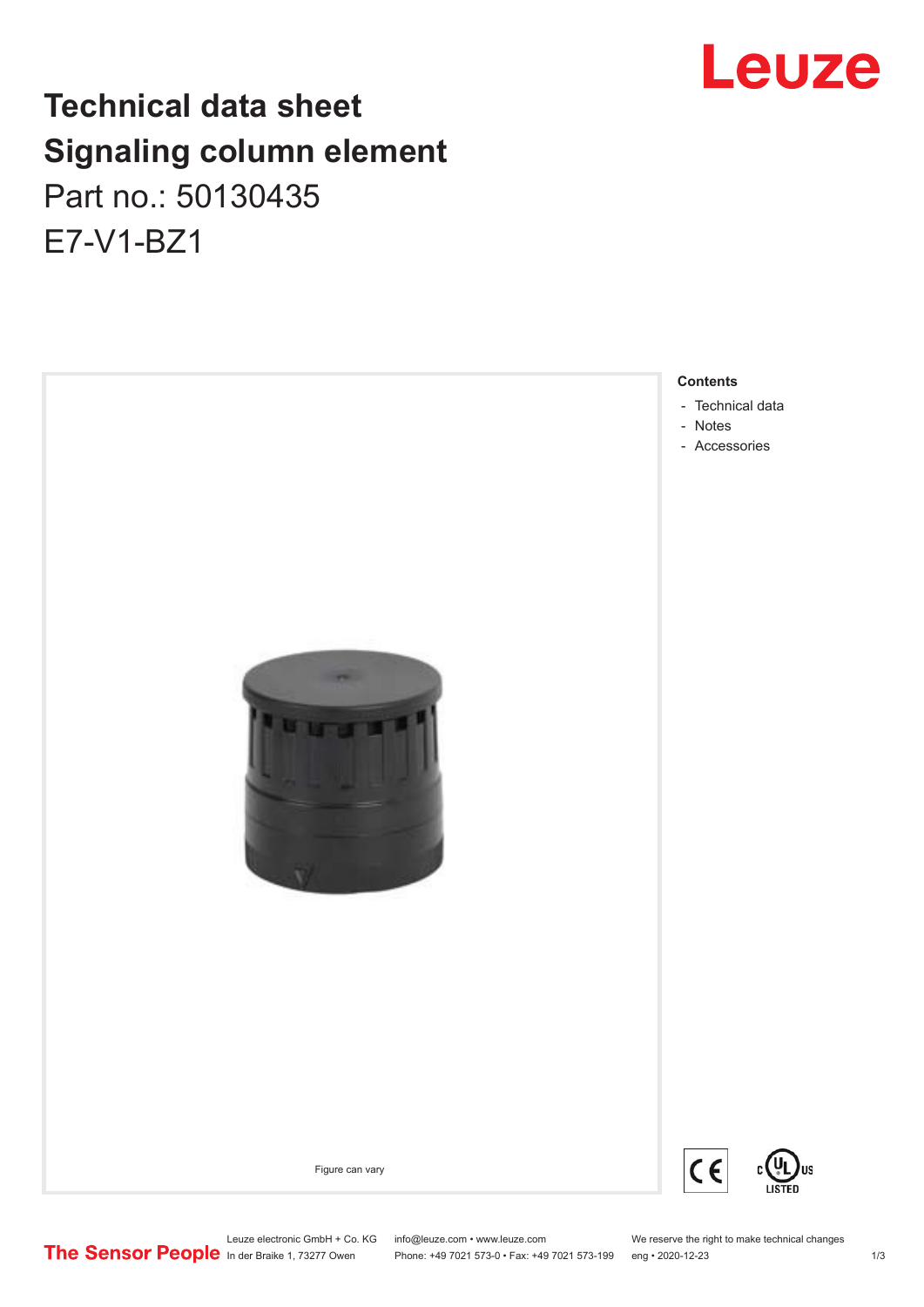## <span id="page-1-0"></span>**Technical data**

# Leuze

#### **Basic data**

| <b>Series</b>                       | E7<br>Signaling column elements of the E7<br>series |  |
|-------------------------------------|-----------------------------------------------------|--|
| Suitable for                        |                                                     |  |
| <b>Type of signaling</b>            | Acoustic                                            |  |
| <b>Electrical data</b>              |                                                     |  |
| Performance data                    |                                                     |  |
| Supply voltage U <sub>B</sub>       | 24 V, DC, 10 %                                      |  |
| Current consumption, max.           | 92 mA, Switch-on current: 7A                        |  |
| <b>Mechanical data</b>              |                                                     |  |
| Design                              | Cylindrical                                         |  |
| Dimension (Ø x L)                   | 70 mm x 70 mm                                       |  |
| <b>Housing material</b>             | Plastic                                             |  |
| Net weight                          | 102q                                                |  |
| <b>Type of fastening</b>            | Bayonet system                                      |  |
| <b>Operation and display</b>        |                                                     |  |
| <b>Operational controls</b>         | DIP switch                                          |  |
| Function of the operational control | Selection of tone type                              |  |
| <b>Environmental data</b>           |                                                     |  |
| Ambient temperature, operation      | $-30$ 60 °C                                         |  |

| Degree of protection         | IP 66                    |
|------------------------------|--------------------------|
| <b>Certifications</b>        | c UL US                  |
| <b>Acoustic data</b>         |                          |
|                              |                          |
| Tone type                    | Continuous or pulse tone |
| <b>Sound pressure</b>        | 100  100 dB              |
| Number of tones              | 1 Piece(s)               |
|                              |                          |
| <b>Classification</b>        |                          |
|                              |                          |
| <b>Customs tariff number</b> | 85318070                 |
| eCl@ss 5.1.4                 | 27371237                 |
| eCl@ss 8.0                   | 27371237                 |
| eCl@ss 9.0                   | 27371237                 |
| eCl@ss 10.0                  | 27371237                 |
| eCl@ss 11.0                  | 27371237                 |
| <b>ETIM 5.0</b>              | EC001261                 |
| <b>ETIM 6.0</b>              | EC001261                 |

**Certifications**

### **Notes**

| Observe intended use!                                                                 |
|---------------------------------------------------------------------------------------|
| $\%$ This product is not a safety sensor and is not intended as personnel protection. |
| $\%$ The product may only be put into operation by competent persons.                 |
| ♦ Only use the product in accordance with its intended use.                           |
|                                                                                       |



#### **For UL applications:**

 $\%$  For UL applications, use is only permitted in Class 2 circuits in accordance with the NEC (National Electric Code).